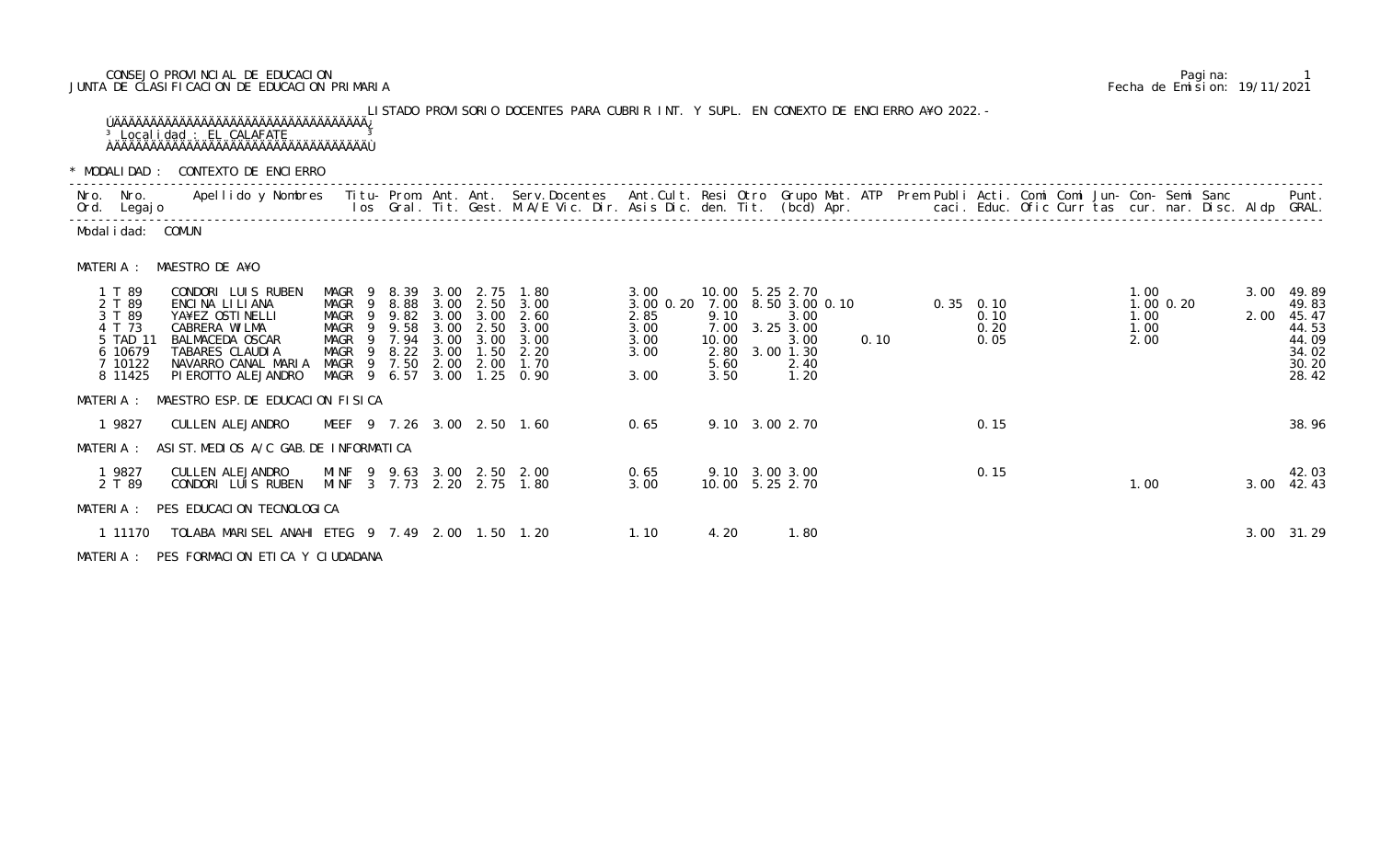## CONSEJO PROVINCIAL DE EDUCACION Pagina: 2 JUNTA DE CLASIFICACION DE EDUCACION PRIMARIA Fecha de Emision: 19/11/2021

LISTADO PROVISORIO DOCENTES PARA CUBRIR INT. Y SUPL. EN CONEXTO DE ENCIERRO A¥O 2022.- ÚÄÄÄÄÄÄÄÄÄÄÄÄÄÄÄÄÄÄÄÄÄÄÄÄÄÄÄÄÄÄÄÄÄÄÄ¿ <sup>3</sup> Localidad : EL CALAFATE <sup>3</sup> ÀÄÄÄÄÄÄÄÄÄÄÄÄÄÄÄÄÄÄÄÄÄÄÄÄÄÄÄÄÄÄÄÄÄÄÄÙ

\* MODALIDAD : CONTEXTO DE ENCIERRO

| Nro. Nro.<br>Ord. Legajo |                      |  |                       | los Gral. Tit. Gest. M.A/E Vic. Dir. Asis Dic. den. Tit. (bcd) Apr. |       |      | Apellido y Nombres - Titu- Prom. Ant. Ant. Serv.Docentes - Ant.Cult. Resi Otro Grupo Mat. ATP - Prem Publi Acti. Comi Comi Jun- Con- Semi Sanc<br>caci. Educ. Ofic Curr tas cur. nar. Disc. Aldp GRAL. |  |  | Punt.      |
|--------------------------|----------------------|--|-----------------------|---------------------------------------------------------------------|-------|------|--------------------------------------------------------------------------------------------------------------------------------------------------------------------------------------------------------|--|--|------------|
|                          | 10717 ROJAS PATRICIA |  | FEGB 6 1.60 1.75 1.40 |                                                                     | 1. QN | 2.10 |                                                                                                                                                                                                        |  |  | 3.00 20.75 |